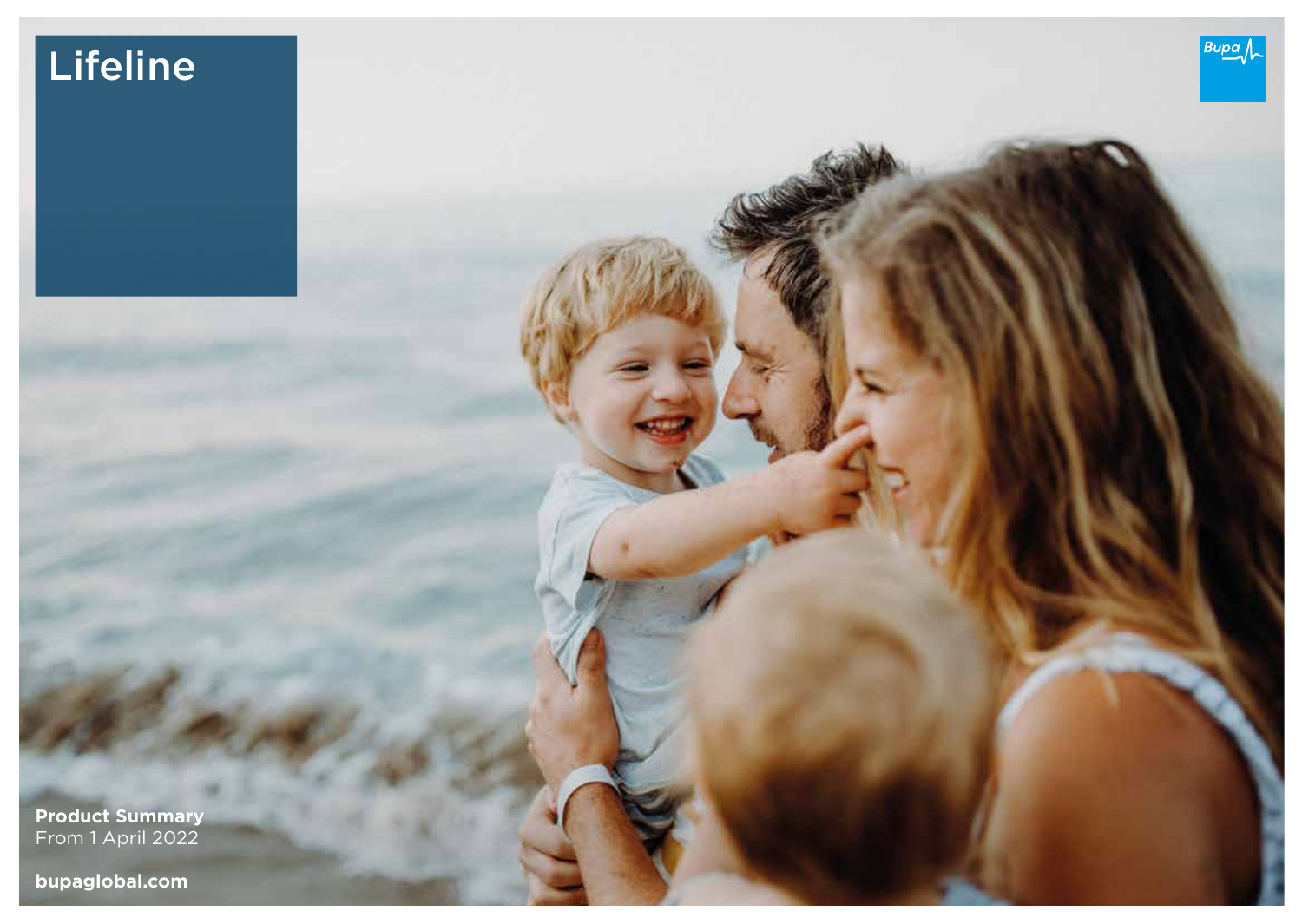# International medical insurance for the globally minded

Bupa Global is the international division of the Bupa Group – a healthcare company with over 75 years' medical experience and a range of facilities that include care homes, hospitals, primary care centres and dental clinics.

At Bupa Global, we're giving globally minded customers access to appropriate medical care and exceptional coverage – whether at home or away. Our range of global health plans are designed for those wanting the highest level of cover available within Bupa and access to some of the best healthcare anywhere in the world, within your area of cover.

Our comprehensive range of health plans include a renowned level of service available in many languages, and access to thousands of medical facilities and experts worldwide. Offering a range of benefits for body and mind, that go beyond insuring you in case of emergency. Our plans are designed to help keep you in the best of health.

We support customers worldwide through access to over 1.6 million medical providers (inc. U.S.).

Our purpose is very simple: helping people live longer, healthier, happier lives and making a better world.

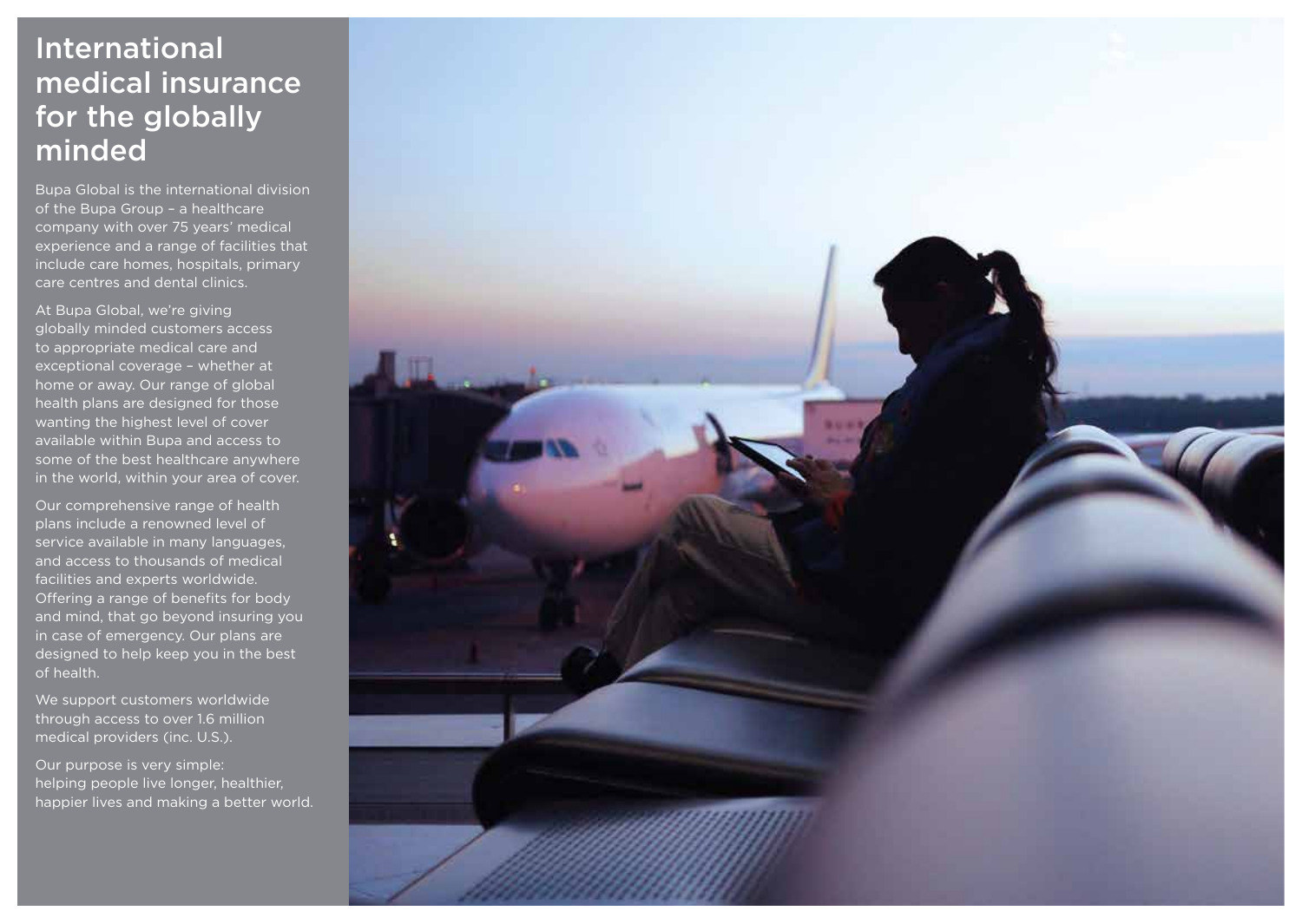# Product overview

Whether at home or away, a global health insurance plan can give you and your family access to the right support, from the right people at the right time.

Bupa Global Lifeline puts you in control of your health. Rather than restricting your cover to just one country, it allows you to use healthcare facilities around the world and speak to medical experts any time of the day or night.

Best of all, with three levels of cover to choose from, it's easy to understand, simple to set up and flexible enough to suit most circumstances and budgets.

#### **Essential**

This level concentrates on covering you for in-patient hospital stays. You have the security that you'll be covered for treatment you may receive as an in-patient or as a day-case patient.

#### **Classic**

A more comprehensive level of cover that pays for routine hospital bills, out-patient consultations, diagnostic tests and treatments such as physiotherapy, accident-related dental and a range of preventive health checks.

#### **Gold**

Our highest level of cover that takes care of most in-patient and out-patient costs, including family doctor treatments, prescription medications, physiotherapy and accident-related dental treatment – plus a range of four preventive health checks.

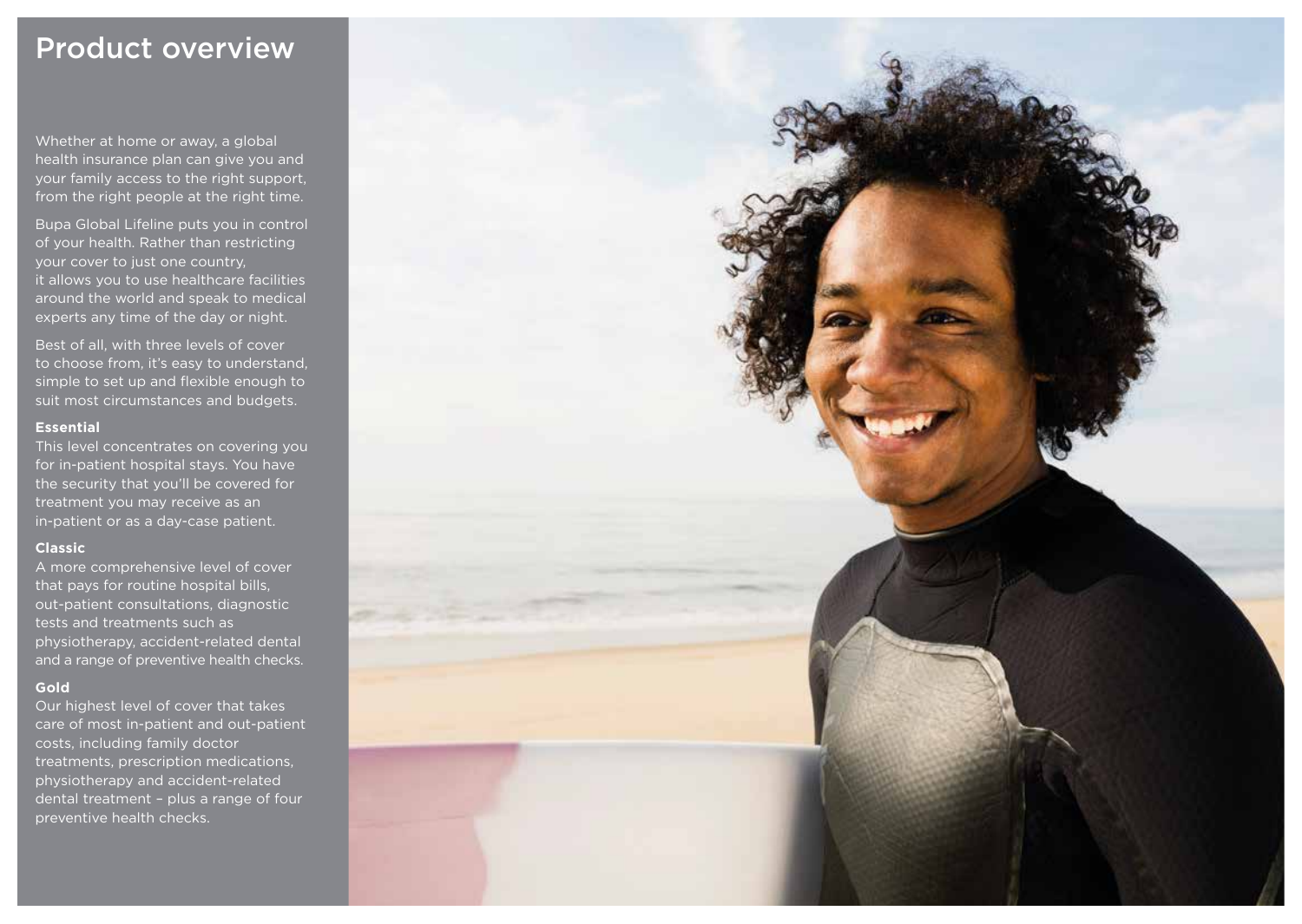| <b>Bupa Global Lifeline Options -</b><br><b>Summary of benefits</b>                                                                                 | <b>Lifeline</b><br><b>Essential</b> | <b>Lifeline</b><br><b>Classic</b> | <b>Lifeline</b><br>Gold |
|-----------------------------------------------------------------------------------------------------------------------------------------------------|-------------------------------------|-----------------------------------|-------------------------|
| <b>Out-patient treatment</b>                                                                                                                        |                                     |                                   |                         |
| Out-patient surgical operations                                                                                                                     | $\checkmark$                        | $\checkmark$                      | $\checkmark$            |
| Health screening and wellness checks - mammogram, PAP test,<br>prostate cancer screening or colon cancer screening (after one<br>year's membership) |                                     | ✓                                 |                         |
| Physiotherapy, osteopathy and chiropractor treatment                                                                                                |                                     | $\checkmark$                      | ✓                       |
| Cover for treatment by therapists, complementary medicine<br>practitioners and qualified nurses                                                     |                                     | ✓                                 | ✓                       |
| Consultants' fees, psychologists' and psychotherapists' fees<br>for mental health treatment                                                         |                                     | ✓                                 | ✓                       |
| Pathology, X-rays and diagnostic tests                                                                                                              |                                     | ✓                                 | ✓                       |
| Consultants' fees for consultations                                                                                                                 |                                     | ✓                                 | ✓                       |
| Costs for treatment by a family doctor                                                                                                              |                                     |                                   | ✓                       |
| Prescribed drugs and dressings                                                                                                                      |                                     |                                   | ✓                       |
| Accident-related dental treatment                                                                                                                   |                                     | $\checkmark$                      | ✓                       |
| In-patient and day-case treatment                                                                                                                   |                                     |                                   |                         |
| Hospital accommodation                                                                                                                              | $\checkmark$                        | $\checkmark$                      | ✓                       |
| Surgical operations, including pre- and post-operative care                                                                                         | ✓                                   | ✓                                 | ✓                       |
| Nursing care, drugs and surgical dressings                                                                                                          | ✓                                   | $\checkmark$                      | ✓                       |
| Physicians' fees                                                                                                                                    | ✓                                   | ✓                                 | ✓                       |
| Theatre charges                                                                                                                                     | ✓                                   | ✓                                 | ✓                       |
| <b>Intensive Care</b>                                                                                                                               | $\checkmark$                        | ✓                                 | ✓                       |
| Pathology, X-rays, diagnostic tests and therapies                                                                                                   | ✓                                   | ✓                                 | ✓                       |
| Prosthetic implants and appliances                                                                                                                  | $\checkmark$                        | ✓                                 | ✓                       |
| Parent accommodation                                                                                                                                | ✓                                   | ✓                                 | ✓                       |
| Mental health treatment                                                                                                                             | $\checkmark$                        | ✓                                 | ✓                       |
| <b>Further benefits</b>                                                                                                                             |                                     |                                   |                         |
| Advanced imaging                                                                                                                                    | ✓                                   | ✓                                 | ✓                       |
| Cancer treatment                                                                                                                                    | ✓                                   | ✓                                 | ✓                       |
| <b>Healthline services</b>                                                                                                                          | $\checkmark$                        | ✓                                 | ✓                       |
| HIV / AIDS drug therapy including ART<br>(after five years' membership)                                                                             |                                     | ✓                                 | ✓                       |
| Home nursing after in-patient treatment                                                                                                             | ✓                                   | ✓                                 | ✓                       |
| Hospice and palliative care                                                                                                                         | $\checkmark$                        | ✓                                 | ✓                       |

| <b>Summary of benefits</b>                     | Lifeline<br><b>Essential</b> | Lifeline<br><b>Classic</b> | Lifeline<br>Gold |
|------------------------------------------------|------------------------------|----------------------------|------------------|
| In-patient cash benefit                        | $\checkmark$                 | $\checkmark$               | $\checkmark$     |
| Kidney dialysis                                | $\checkmark$                 | $\checkmark$               | $\checkmark$     |
| Local air ambulance                            | $\checkmark$                 | $\checkmark$               | $\checkmark$     |
| Local road ambulance                           | $\checkmark$                 | $\checkmark$               | $\checkmark$     |
| Maternity cover (after 10 months' membership)  |                              | $\checkmark$               | $\checkmark$     |
| Newborn care                                   | $\checkmark$                 | $\checkmark$               | $\checkmark$     |
| Prosthetic devices                             | $\checkmark$                 | $\checkmark$               | $\checkmark$     |
| Rehabilitation                                 | $\checkmark$                 | $\checkmark$               | $\checkmark$     |
| Transplant services                            | $\checkmark$                 | $\checkmark$               | $\checkmark$     |
| Treatment for or related to gender dysphoria   |                              | $\checkmark$               | $\checkmark$     |
| <b>Optional benefits (if purchased)</b>        |                              |                            |                  |
| U.S. cover                                     | $\checkmark$                 | $\checkmark$               | $\checkmark$     |
| Assistance cover (Evacuation and Repatriation) | $\checkmark$                 | $\checkmark$               | ✓                |

# **Summary of exclusions – What is not covered?** Artificial life maintenance<sup>1</sup> Congenital Conditions – Subject to underwriting Cosmetic treatment Developmental problems Donor organs Experimental or unproven treatment Genetic Testing Harmful or hazardous use of alcohol, drugs and/or medicines Health hydros / nature cure clinics Illegal activity Infertility treatment Pre-existing conditions - Subject to underwriting Sleep disorders Treatment for or related to gender dysphoria<sup>1, 2</sup>

**Please note:** This table provides a high-level summary only about the types of cover provided. Full details of<br>the benefits, limitations and exclusions can be found on bupaglobal.com or in the health plan guide. Please as

1 unless eligibility criteria has been met 2 treatment for or related to gender dysphoria excluded in full for Essential cover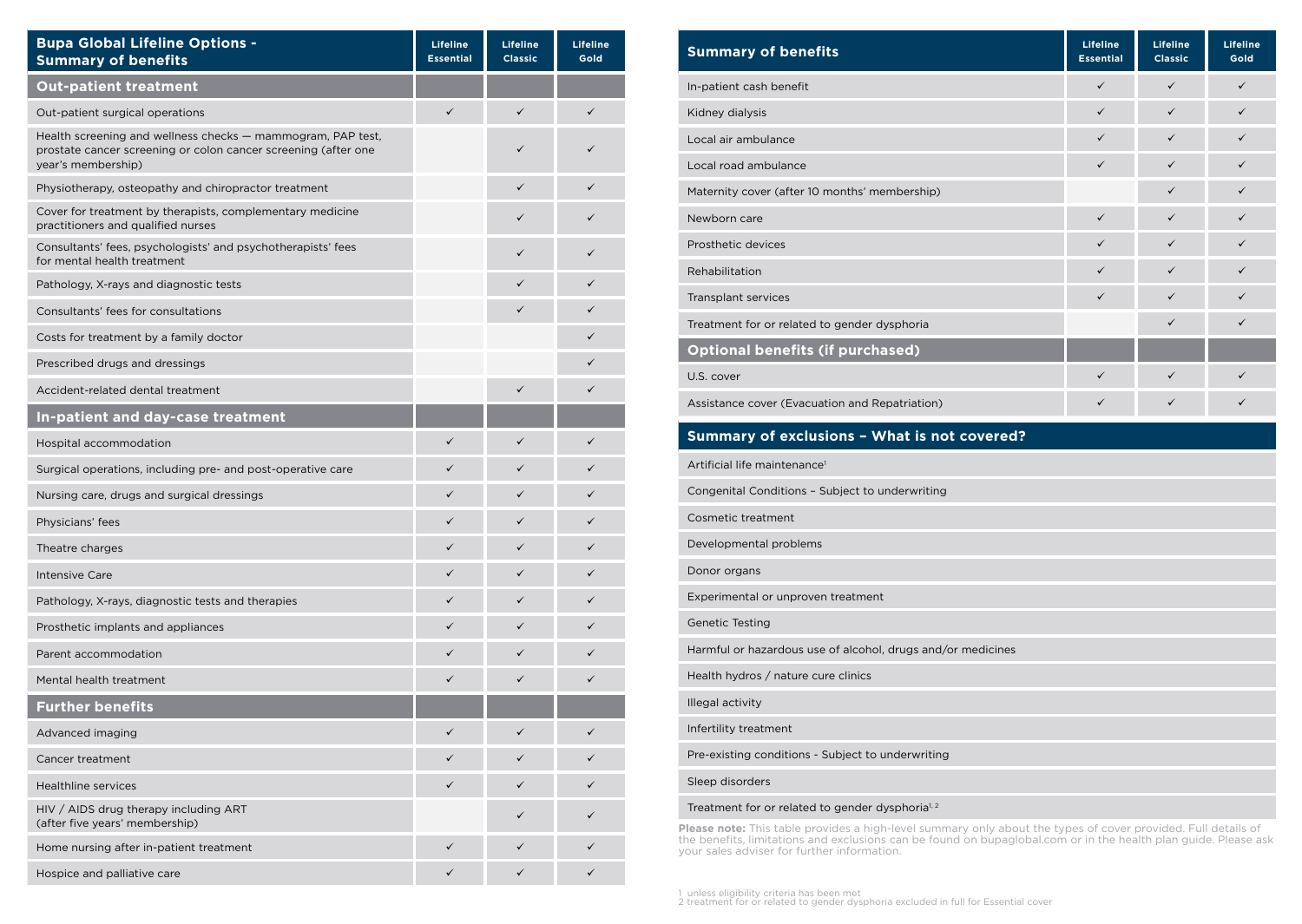# Why us?



## The Bupa Global difference

Over 50 years of medical expertise and dedication to health. A global team of advisers and health experts who, between them, speak multiple languages – and a service that exceeds expectations. These are just a few of the things that make us different.



## Global network

Allowing access to a network of over 1.6 million medical providers (inc. U.S.), we give customers the flexibility to choose where and how they receive treatment. We settle directly with our network of providers, so you don't have to pay upfront for your treatment.



### Confidence in your diagnosis

The solution to health problems isn't always black and white. That's why we offer you the opportunity to get another opinion from a leading medical expert. Second Medical Opinion is available to all customers looking for confidence and peace of mind in their medical diagnosis.



#### Access your account online

You can now access our exclusive and secure website and mobile app **MembersWorld** whenever you need to. With it, you can submit and track progress of claims, submit pre-authorisation requests, get access to your membership card and insurance documents and chat to us anytime with our in-app messaging service.



#### Pre-existing conditions

We don't believe past health issues should stop you enjoying your future. That's why many pre-existing conditions could be covered under our global health plans, subject to our General Exclusions and medical underwriting. An additional premium may apply.

# Multilingual advisers

When it comes to healthcare, we know you want support from people who understand you and your needs. That's why we have a 24/7 multilingual team who are able to speak with you on the phone in many languages and can support you, wherever and whenever you need it.



#### **Supporting mental health**

We believe that mental health and wellbeing are just as important as physical health. To support this, both annual and monetary limits across our plans for in-patient and day-patient mental health treatment are the same as for physical health treatment. We also include cover for ADHD, addiction and self-inflicted injuries.



## Global access in your hands

The Global Virtual Care app provides you with access to a global network of doctors, offering medical guidance and consultations, plus same day virtual appointments – available 24/7.

Find out more

If you'd like more information we're here to help.

Call us on +44 1273 208 181 or visit bupaglobal.com Your calls may be recorded or monitored.